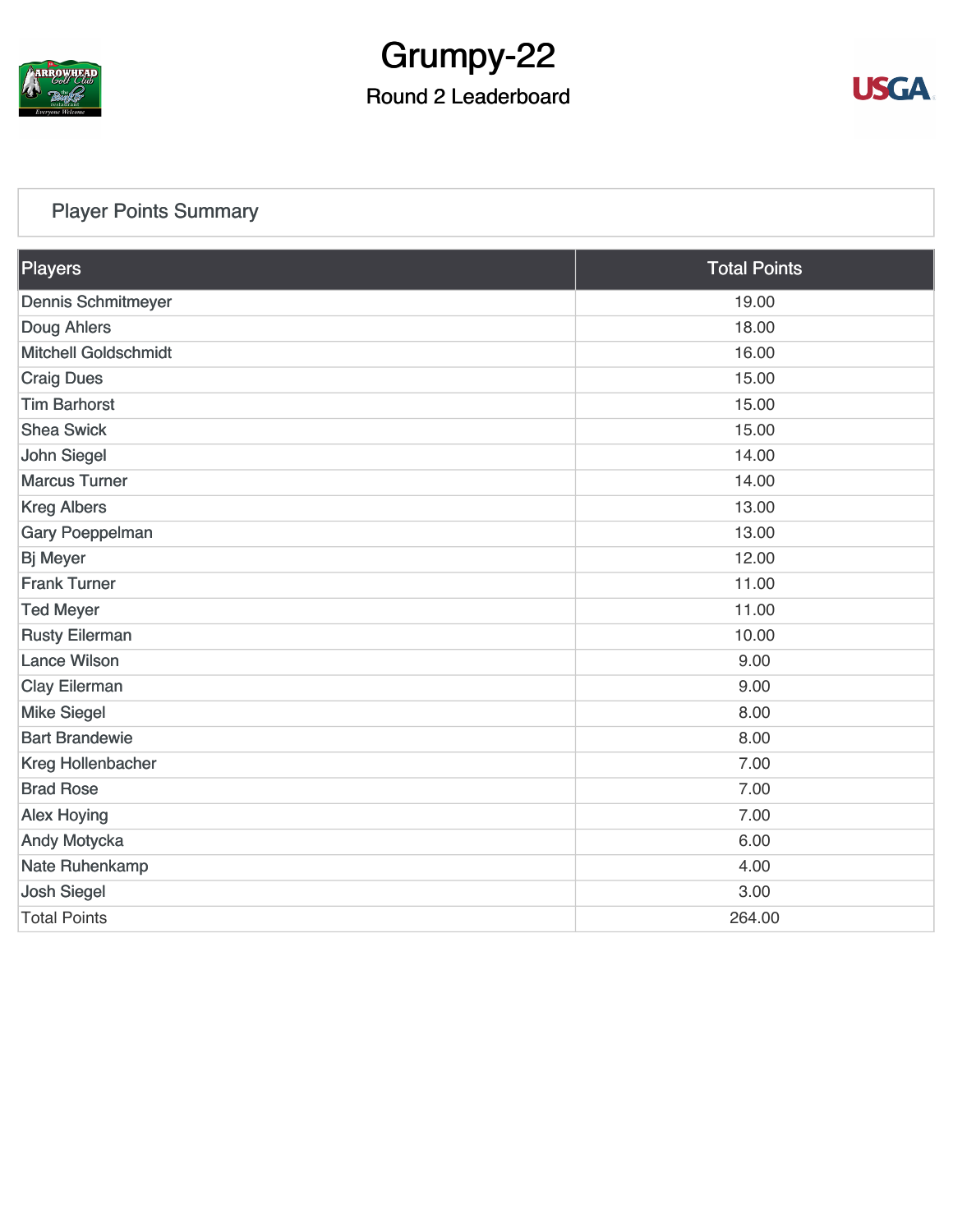

## Grumpy-22

## Round 2 Leaderboard



### [Team Points Summary](https://static.golfgenius.com/v2tournaments/team_points?league_id=8123139340541895924&round_id=8123140150478775665)

| Teams                     | <b>Total Points</b> |  |
|---------------------------|---------------------|--|
| <b>Stones Throw</b>       | 27.00               |  |
| Roomies                   | 26.00               |  |
| Still No Red              | 26.00               |  |
| Smith & Jones             | 25.00               |  |
| No Bush                   | 23.00               |  |
| <b>Treble Hook</b>        | 22.00               |  |
| Wabash                    | 22.00               |  |
| Got Nothin                | 21.00               |  |
| Pig Insurance             | 19.00               |  |
| Senior & Freshman         | 18.00               |  |
| <b>Who Dey</b>            | 18.00               |  |
| <b>Retired Transplant</b> | 17.00               |  |
| <b>Total Points</b>       | 264.00              |  |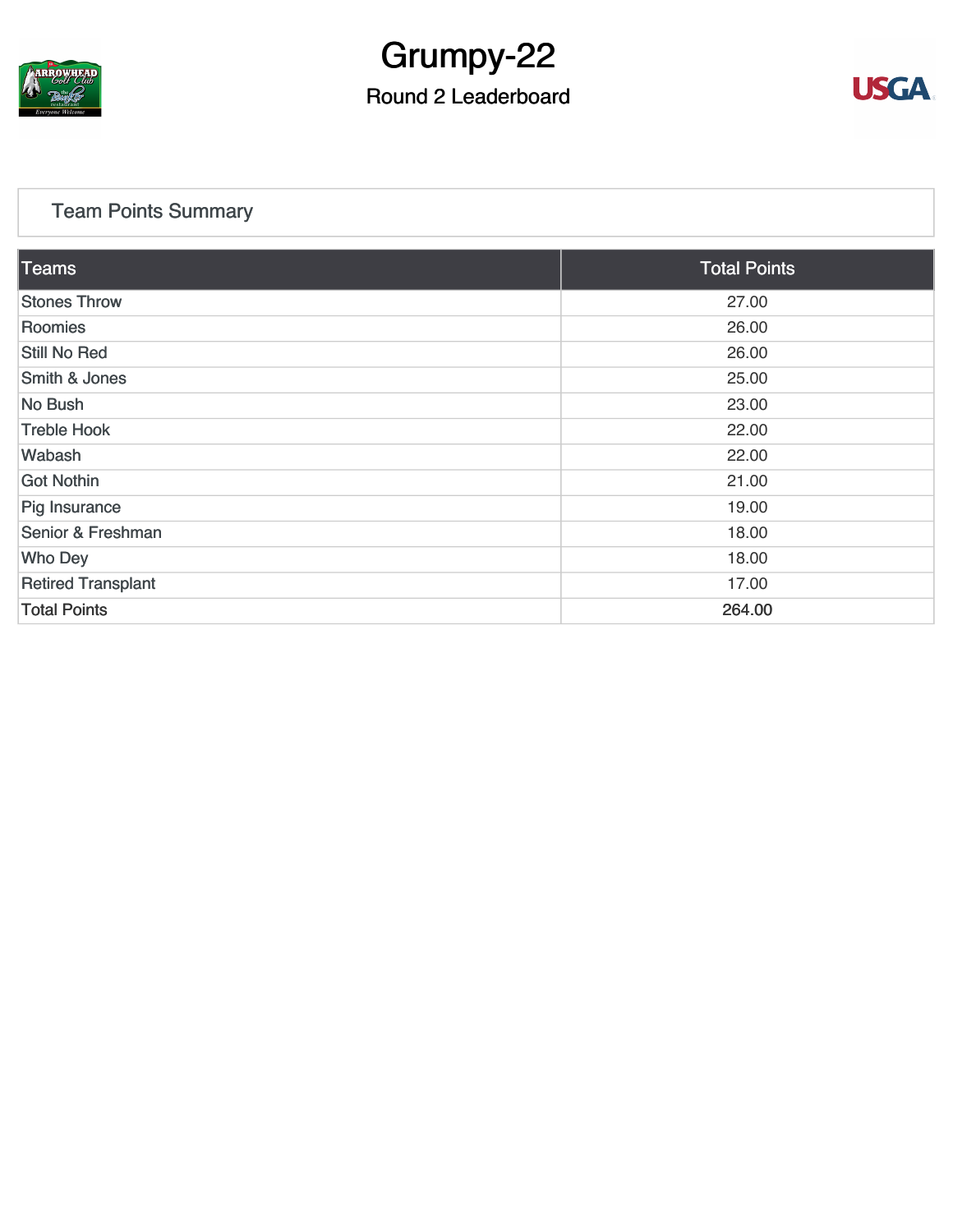

## Grumpy-22 Round 2 Leaderboard



## [League Play](https://static.golfgenius.com/v2tournaments/8123149004587410594?called_from=&round_index=2)

| <b>Points</b>                         | Player                                | Match       | Player                                        | <b>Points</b> |  |  |  |
|---------------------------------------|---------------------------------------|-------------|-----------------------------------------------|---------------|--|--|--|
| 15.00                                 | <b>Treble Hook (Craig Dues)</b>       | 281         | <b>Wabash (Alex Hoying)</b>                   | 7.00          |  |  |  |
| 7.00                                  | <b>Treble Hook (Brad Rose)</b>        | 2 up        | <b>Wabash (Shea Swick)</b>                    | 15.00         |  |  |  |
| 13.00                                 | <b>Stones Throw (Gary Poeppelman)</b> | <b>Tied</b> | <b>Retired Transplant (Lance Wilson)</b>      | 9.00          |  |  |  |
| 14.00                                 | <b>Stones Throw (John Siegel)</b>     | 1 up        | <b>Retired Transplant (Mike Siegel)</b>       | 8.00          |  |  |  |
| 11.00                                 | <b>Roomies (Frank Turner)</b>         | <b>Tied</b> | Who Dey (Ted Meyer)                           | 11.00         |  |  |  |
| 15.00                                 | Roomies (Tim Barhorst)                | 3 & 2       | Who Dey (Kreg Hollenbacher)                   | 7.00          |  |  |  |
| 8.00                                  | Still No Red (Bart Brandewie)         | 2 & 1       | Senior & Freshman (Marcus Turner)             | 14.00         |  |  |  |
| 18.00                                 | <b>Still No Red (Doug Ahlers)</b>     | 4 & 2       | Senior & Freshman (Nate Ruhenkamp)            | 4.00          |  |  |  |
| 16.00                                 | Pig Insurance (Mitchell Goldschmidt)  | 2 & 1       | Smith & Jones (Andy Motycka)                  | 6.00          |  |  |  |
| 3.00                                  | Pig Insurance (Josh Siegel)           | 5 & 3       | <b>Smith &amp; Jones (Dennis Schmitmeyer)</b> | 19.00         |  |  |  |
| 10.00                                 | No Bush (Rusty Eilerman)              | 281         | Got Nothin (Bj Meyer)                         | 12.00         |  |  |  |
| 13.00                                 | No Bush (Kreg Albers)                 | <b>Tied</b> | <b>Got Nothin (Clay Eilerman)</b>             | 9.00          |  |  |  |
| <b>Total Points Allocated: 264.00</b> |                                       |             |                                               |               |  |  |  |